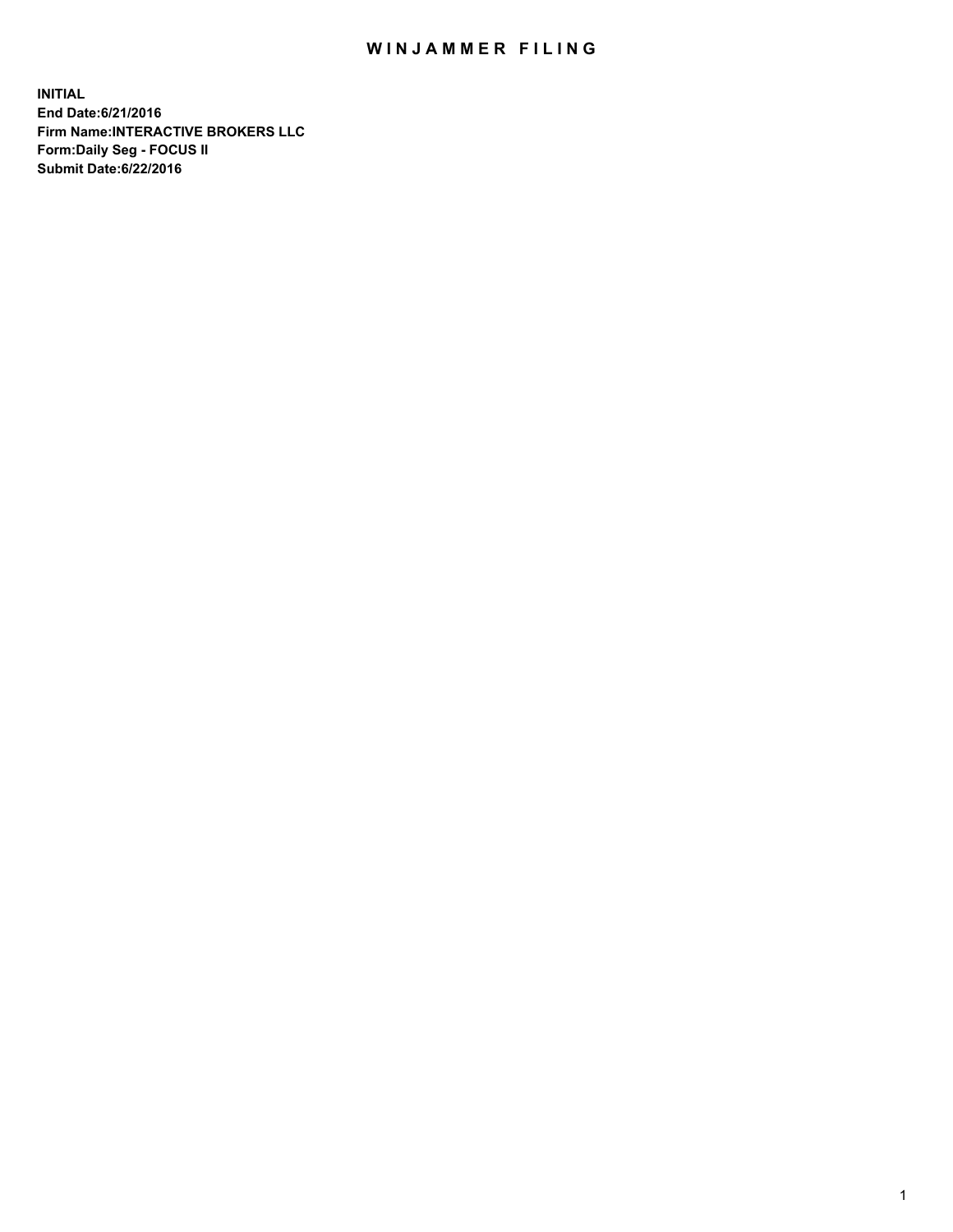## **INITIAL End Date:6/21/2016 Firm Name:INTERACTIVE BROKERS LLC Form:Daily Seg - FOCUS II Submit Date:6/22/2016 Daily Segregation - Cover Page**

| Name of Company<br><b>Contact Name</b><br><b>Contact Phone Number</b><br><b>Contact Email Address</b>                                                                                                                                                                                                                          | <b>INTERACTIVE BROKERS LLC</b><br><b>James Menicucci</b><br>203-618-8085<br>jmenicucci@interactivebrokers.c<br>om |
|--------------------------------------------------------------------------------------------------------------------------------------------------------------------------------------------------------------------------------------------------------------------------------------------------------------------------------|-------------------------------------------------------------------------------------------------------------------|
| FCM's Customer Segregated Funds Residual Interest Target (choose one):<br>a. Minimum dollar amount: ; or<br>b. Minimum percentage of customer segregated funds required:%; or<br>c. Dollar amount range between: and; or<br>d. Percentage range of customer segregated funds required between:% and%.                          | $\overline{\mathbf{0}}$<br>0<br>155,000,000 245,000,000<br>0 <sub>0</sub>                                         |
| FCM's Customer Secured Amount Funds Residual Interest Target (choose one):<br>a. Minimum dollar amount: ; or<br>b. Minimum percentage of customer secured funds required:%; or<br>c. Dollar amount range between: and; or<br>d. Percentage range of customer secured funds required between: % and %.                          | $\overline{\mathbf{0}}$<br>0<br>80,000,000 120,000,000<br>00                                                      |
| FCM's Cleared Swaps Customer Collateral Residual Interest Target (choose one):<br>a. Minimum dollar amount: ; or<br>b. Minimum percentage of cleared swaps customer collateral required:% ; or<br>c. Dollar amount range between: and; or<br>d. Percentage range of cleared swaps customer collateral required between:% and%. | $\overline{\mathbf{0}}$<br>$\overline{\mathbf{0}}$<br>0 <sub>0</sub><br><u>00</u>                                 |

Attach supporting documents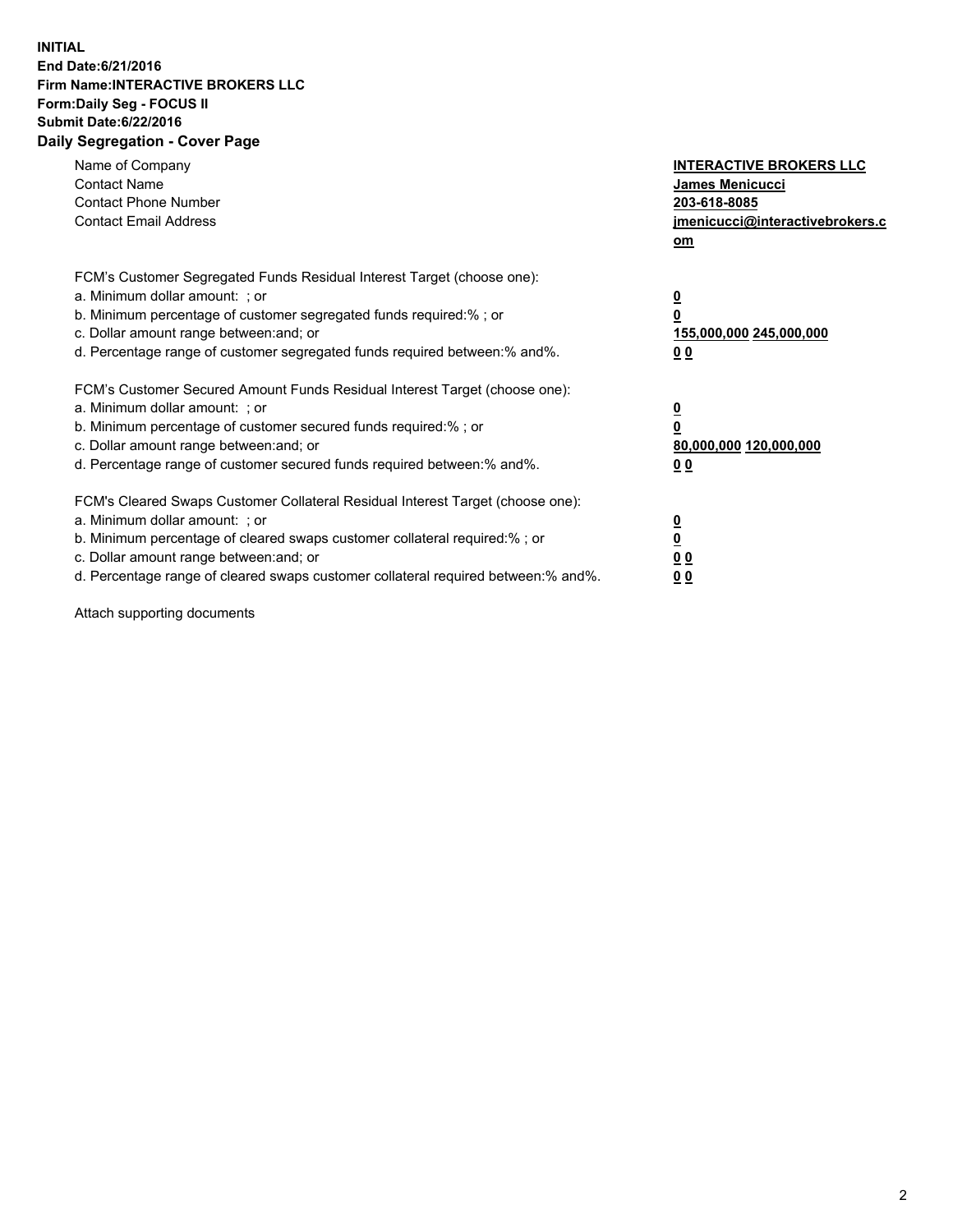## **INITIAL End Date:6/21/2016 Firm Name:INTERACTIVE BROKERS LLC Form:Daily Seg - FOCUS II Submit Date:6/22/2016 Daily Segregation - Secured Amounts**

|     | Foreign Futures and Foreign Options Secured Amounts                                         |                                   |
|-----|---------------------------------------------------------------------------------------------|-----------------------------------|
|     | Amount required to be set aside pursuant to law, rule or regulation of a foreign            | $0$ [7305]                        |
|     | government or a rule of a self-regulatory organization authorized thereunder                |                                   |
| 1.  | Net ledger balance - Foreign Futures and Foreign Option Trading - All Customers             |                                   |
|     | A. Cash                                                                                     | 287,458,453 [7315]                |
|     | B. Securities (at market)                                                                   | $0$ [7317]                        |
| 2.  | Net unrealized profit (loss) in open futures contracts traded on a foreign board of trade   | 11,683,681 [7325]                 |
| 3.  | Exchange traded options                                                                     |                                   |
|     | a. Market value of open option contracts purchased on a foreign board of trade              | 64,876 [7335]                     |
|     | b. Market value of open contracts granted (sold) on a foreign board of trade                | -102,705 [7337]                   |
| 4.  | Net equity (deficit) (add lines 1. 2. and 3.)                                               | 299,104,305 [7345]                |
| 5.  | Account liquidating to a deficit and account with a debit balances - gross amount           | 116,530 [7351]                    |
|     |                                                                                             |                                   |
|     | Less: amount offset by customer owned securities                                            | 0 [7352] 116,530 [7354]           |
| 6.  | Amount required to be set aside as the secured amount - Net Liquidating Equity              | 299,220,835 [7355]                |
|     | Method (add lines 4 and 5)                                                                  |                                   |
| 7.  | Greater of amount required to be set aside pursuant to foreign jurisdiction (above) or line | 299,220,835 [7360]                |
|     | 6.                                                                                          |                                   |
|     | FUNDS DEPOSITED IN SEPARATE REGULATION 30.7 ACCOUNTS                                        |                                   |
| 1.  | Cash in banks                                                                               |                                   |
|     | A. Banks located in the United States                                                       | 5,712,500 [7500]                  |
|     | B. Other banks qualified under Regulation 30.7                                              | 0 [7520] 5,712,500 [7530]         |
| 2.  | Securities                                                                                  |                                   |
|     | A. In safekeeping with banks located in the United States                                   | 358,194,080 [7540]                |
|     | B. In safekeeping with other banks qualified under Regulation 30.7                          | 0 [7560] 358,194,080 [7570]       |
| 3.  | Equities with registered futures commission merchants                                       |                                   |
|     | A. Cash                                                                                     | $0$ [7580]                        |
|     | <b>B.</b> Securities                                                                        | $0$ [7590]                        |
|     | C. Unrealized gain (loss) on open futures contracts                                         | $0$ [7600]                        |
|     | D. Value of long option contracts                                                           | $0$ [7610]                        |
|     | E. Value of short option contracts                                                          | 0 [7615] 0 [7620]                 |
| 4.  | Amounts held by clearing organizations of foreign boards of trade                           |                                   |
|     | A. Cash                                                                                     | $0$ [7640]                        |
|     | <b>B.</b> Securities                                                                        | $0$ [7650]                        |
|     | C. Amount due to (from) clearing organization - daily variation                             | $0$ [7660]                        |
|     | D. Value of long option contracts                                                           | $0$ [7670]                        |
|     | E. Value of short option contracts                                                          | 0 [7675] 0 [7680]                 |
| 5.  | Amounts held by members of foreign boards of trade                                          |                                   |
|     | A. Cash                                                                                     | 59,982,259 [7700]                 |
|     | <b>B.</b> Securities                                                                        | $0$ [7710]                        |
|     | C. Unrealized gain (loss) on open futures contracts                                         | 906,569 [7720]                    |
|     | D. Value of long option contracts                                                           | 64,876 [7730]                     |
|     | E. Value of short option contracts                                                          | -102,705 [7735] 60,850,999 [7740] |
| 6.  | Amounts with other depositories designated by a foreign board of trade                      | $0$ [7760]                        |
| 7.  | Segregated funds on hand                                                                    | $0$ [7765]                        |
| 8.  | Total funds in separate section 30.7 accounts                                               | 424,757,579 [7770]                |
| 9.  | Excess (deficiency) Set Aside for Secured Amount (subtract line 7 Secured Statement         | 125,536,744 [7380]                |
|     | Page 1 from Line 8)                                                                         |                                   |
| 10. | Management Target Amount for Excess funds in separate section 30.7 accounts                 | 80,000,000 [7780]                 |
| 11. | Excess (deficiency) funds in separate 30.7 accounts over (under) Management Target          |                                   |
|     |                                                                                             | 45,536,744 [7785]                 |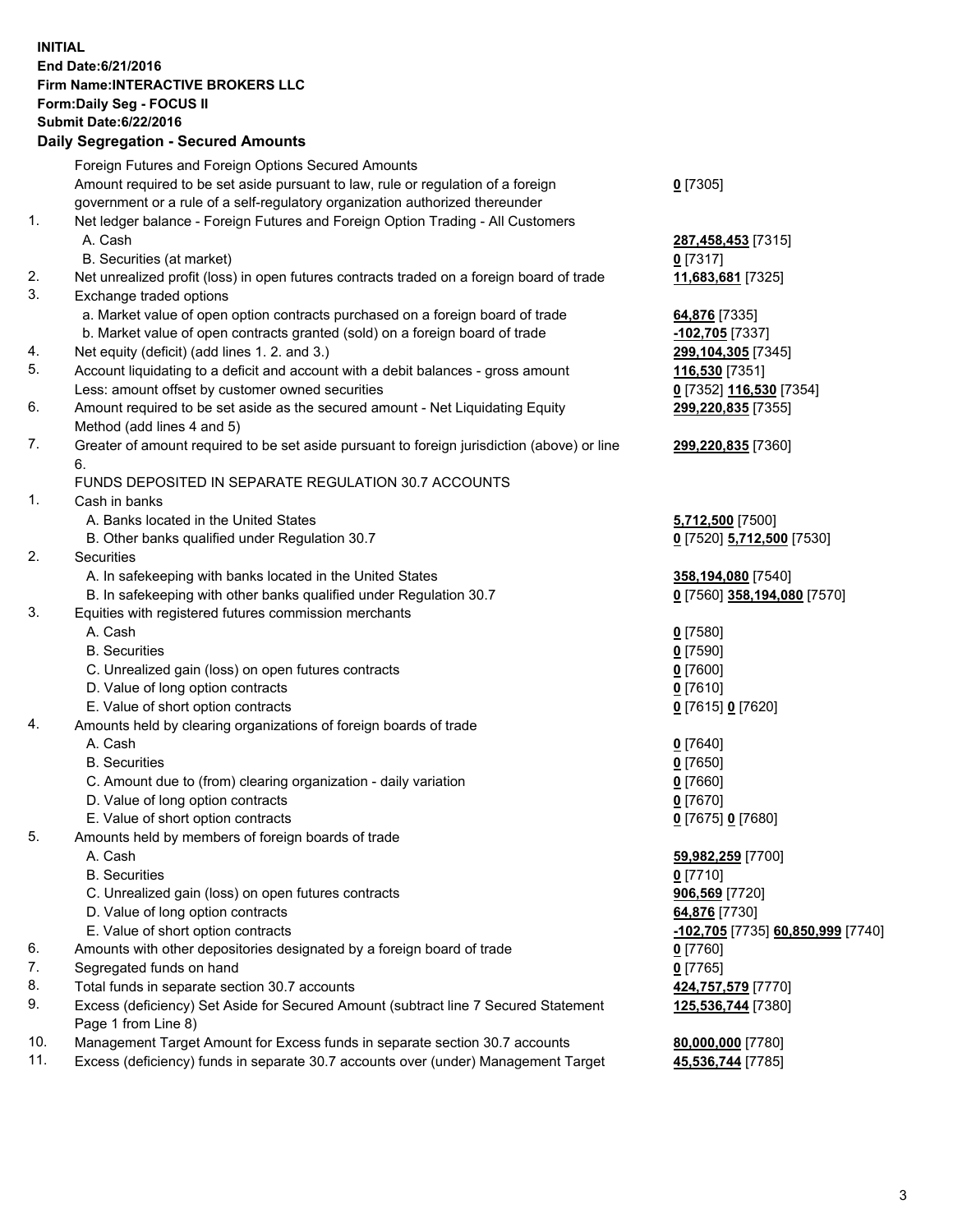**INITIAL End Date:6/21/2016 Firm Name:INTERACTIVE BROKERS LLC Form:Daily Seg - FOCUS II Submit Date:6/22/2016 Daily Segregation - Segregation Statement** SEGREGATION REQUIREMENTS(Section 4d(2) of the CEAct) 1. Net ledger balance A. Cash **2,784,631,331** [7010] B. Securities (at market) **0** [7020] 2. Net unrealized profit (loss) in open futures contracts traded on a contract market **21,158,494** [7030] 3. Exchange traded options A. Add market value of open option contracts purchased on a contract market **207,766,112** [7032] B. Deduct market value of open option contracts granted (sold) on a contract market **-288,863,113** [7033] 4. Net equity (deficit) (add lines 1, 2 and 3) **2,724,692,824** [7040] 5. Accounts liquidating to a deficit and accounts with debit balances - gross amount **110,749** [7045] Less: amount offset by customer securities **0** [7047] **110,749** [7050] 6. Amount required to be segregated (add lines 4 and 5) **2,724,803,573** [7060] FUNDS IN SEGREGATED ACCOUNTS 7. Deposited in segregated funds bank accounts A. Cash **182,845,032** [7070] B. Securities representing investments of customers' funds (at market) **1,828,100,210** [7080] C. Securities held for particular customers or option customers in lieu of cash (at market) **0** [7090] 8. Margins on deposit with derivatives clearing organizations of contract markets A. Cash **26,353,510** [7100] B. Securities representing investments of customers' funds (at market) **982,835,276** [7110] C. Securities held for particular customers or option customers in lieu of cash (at market) **0** [7120] 9. Net settlement from (to) derivatives clearing organizations of contract markets **-2,136,883** [7130] 10. Exchange traded options A. Value of open long option contracts **207,834,377** [7132] B. Value of open short option contracts **-288,931,303** [7133] 11. Net equities with other FCMs A. Net liquidating equity **0** [7140] B. Securities representing investments of customers' funds (at market) **0** [7160] C. Securities held for particular customers or option customers in lieu of cash (at market) **0** [7170] 12. Segregated funds on hand **0** [7150] 13. Total amount in segregation (add lines 7 through 12) **2,936,900,219** [7180] 14. Excess (deficiency) funds in segregation (subtract line 6 from line 13) **212,096,646** [7190] 15. Management Target Amount for Excess funds in segregation **155,000,000** [7194]

16. Excess (deficiency) funds in segregation over (under) Management Target Amount Excess

**57,096,646** [7198]